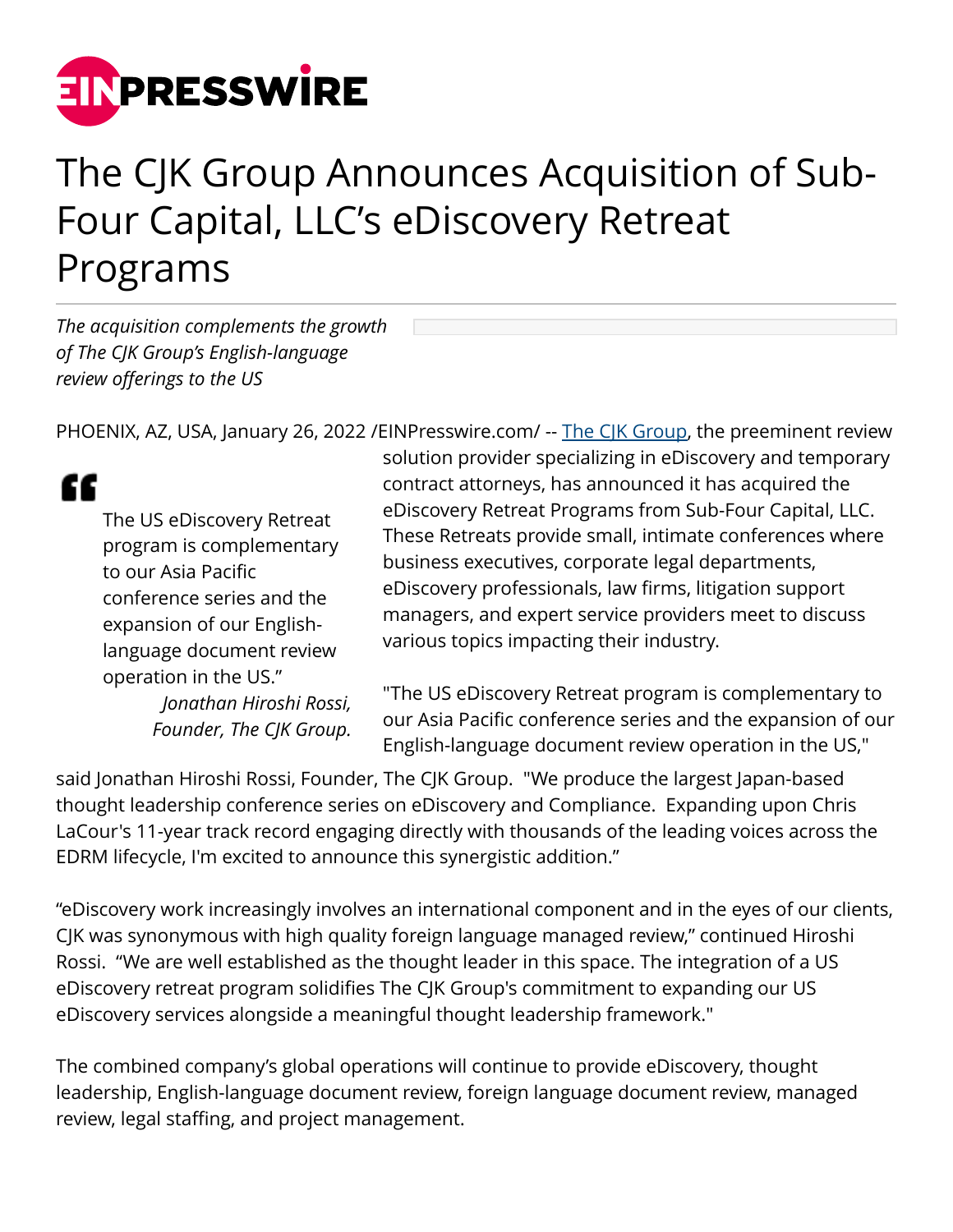The US based eDiscovery Retreat Programs offer the opportunity to continue promoting thought leadership, where hundreds of the leading voices regularly gather to discuss and network all things eDiscovery at the finest resorts in the country. As data volumes expand, it is inevitable that services and educational programming reflect this new normal. The specialization and breadth of The CJK Group's Asia-Pacific focus fit nicely into the domestic content programming that Chris has built over the past decade. No one else in eDiscovery has this breadth of expertise and coverage.

To assist with the transition, Chris LaCour, Founder, Chairman and CEO of



Sub-Four Capital, LLC, will handle eDiscovery Retreat Programs this year. His team will transition and fully integrate into the thought leadership programming of The CJK Group. The first major eDiscovery retreat is scheduled for May 2022 in California.

Listen to the Illumination Zone podcast interview with Jonathan Hiroshi Rossi and Chris LaCour on [the EDRM Global Podcast Network.](https://edrm.net/resources/podcasts/)

## About eDiscovery Retreat Programs

eDiscovery Retreat Programs are designed to help practitioners identify their needs and find solutions to those needs. The concept is simple – invite practitioners to discuss various topics and meet with vendors who specialize in providing solutions to those topics. Some of the topics discussed have included eDiscovery & Information Governance, Information Security, Cybersecurity, Privacy & Data Protection, and Big Data & Advanced Analytics.

## About The CJK Group

The CJK Group specializes in staffing, managing, and quality controlling large teams of bilingual attorneys in the review and categorization of multi-language documents. Operating review teams throughout the Asia-Pacific, The CJK Group also manages a US-based English-language review operation to complement the cross-border work of its bilingual attorney review teams. Our cross-disciplinary, multi-language teams are deployed in Asia and North America during the discovery phase of litigation, investigation, and transaction-based due diligence. [www.TheCJKGroup.com](http://www.TheCJKGroup.com)